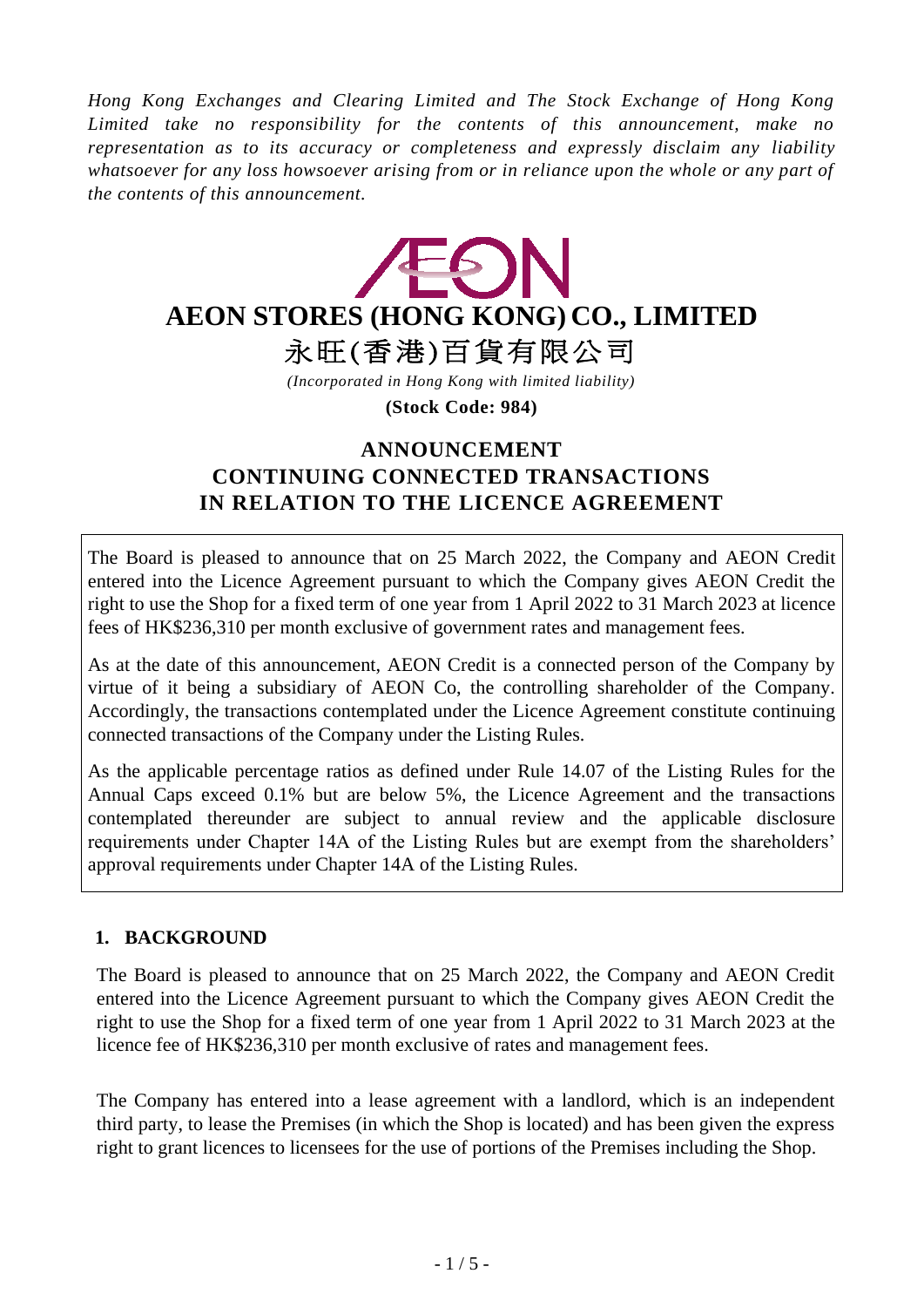### **2. THE LICENCE AGREEMENT**

The principal terms of the Licence Agreement are as follows:

#### **Date**

25 March 2022

#### **Parties**

- (i) the Company; and
- (ii) AEON Credit

#### **Licence**

Pursuant to the Licence Agreement, the Company gives AEON Credit the right to use the Shop.

#### **Term of the licence**

Fixed term of one year from 1 April 2022 to 31 March 2023.

#### **Fees**

During the term of the licence, AEON Credit shall:

- (i) pay to the Company licence fees of HK\$236,310 per month;
- (ii) pay the rates assessed or charged on the Shop to the Hong Kong government, provided that if no separate assessment is made in respect of the Shop, AEON Credit shall pay to the Company a sum equal to 5% of the licence fee per month, subject to adjustment at the Company's discretion on account of any change in the valuation of the Premises for the purpose of assessment on the ratable value of the Premises;
- (iii) pay to the Company all charges for utilities in respect of the Shop (unless separate account is maintained with the utility companies);
- (iv) pay to the Company monthly management fees of HK\$11,578 or such other increased rate as the Company shall from time to time decide; and
- (v) pay to the Company a deposit of HK\$472,620.

#### **Pricing**

The licence fees and management fees were negotiated by the parties at arm's length and by reference to (i) the license fees and management fees which the Company charges to its other licensees, (ii) the business nature of AEON Credit and other licensees and (iii) the location of the Shop within the Premises.

#### **3. ANNUAL CAPS**

The Directors estimate that the maximum aggregate amount payable by AEON Credit to the Company on an annual basis under the Licence Agreement will not exceed the annual caps (the "Annual Caps") below: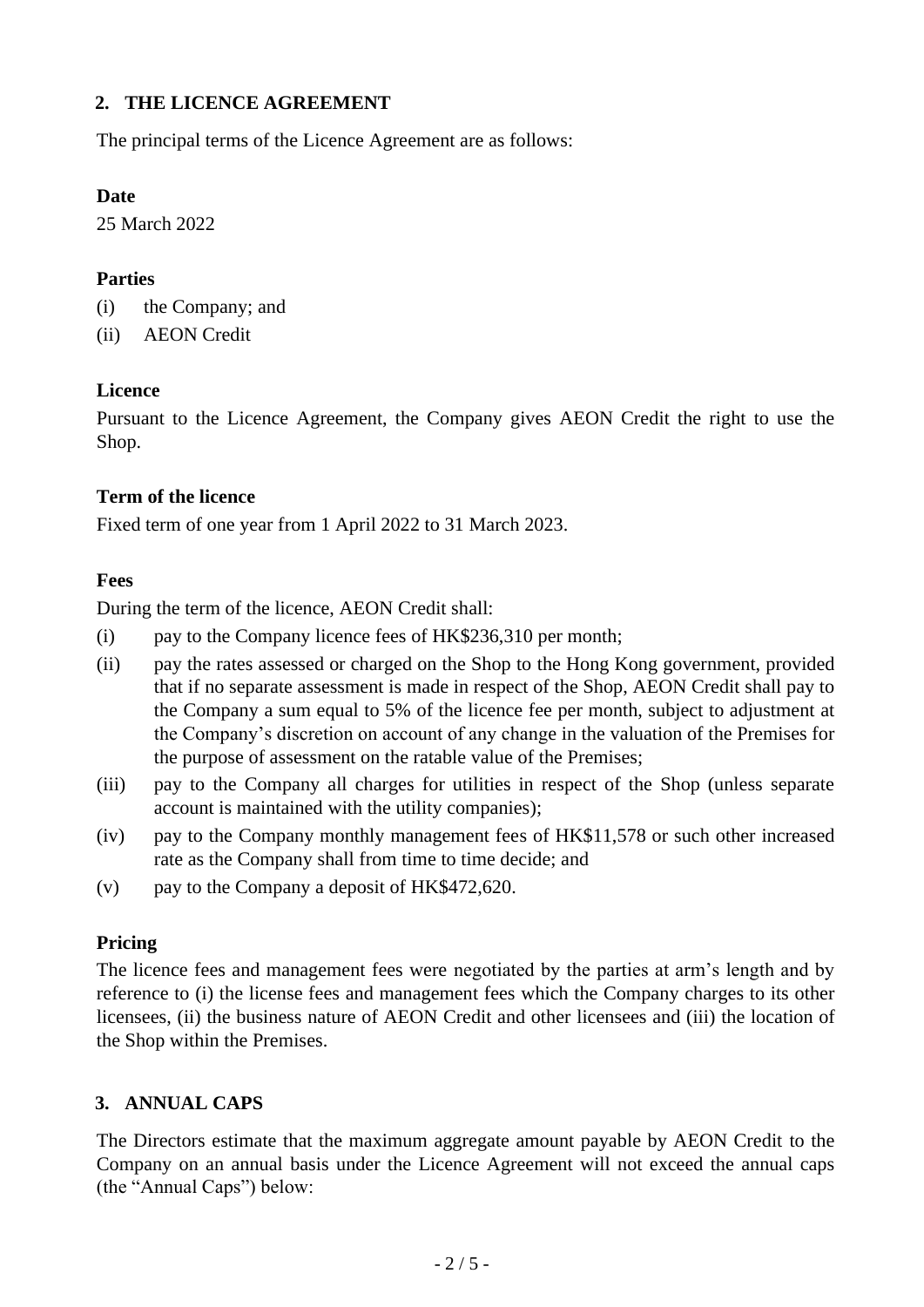| <b>Financial Year/Period</b>     | <b>Annual Caps</b> |
|----------------------------------|--------------------|
| 1 April 2022 to 31 December 2022 | HK\$2.58 million   |
| 1 January 2023 to 31 March 2023  | HK\$0.86 million   |

In arriving at the Annual Caps, the Directors took into account (i) the amount of licence fees and management fees payable pursuant to the terms of the Licence Agreement, and (ii) the historical government rates and utilities costs in respect of the Shop together with a certain margin to allow for flexibility in the actual outgoings. The historical amount of licence fees, management fees, government rates, utilities and other outgoings paid to the Company by AEON Credit under previous licence agreements for the three years ended 31 December 2021, being approximately HK\$2.9 million, HK\$3.0 million and HK\$3.3 million, respectively.

## **4. REASONS FOR AND BENEFITS OF THE CONTINUING CONNECTED TRANSACTIONS**

AEON Credit is the card issuer of the Company's co-brand credit cards. The licence granted under the Licence Agreement is mainly for AEON Credit's purpose of operating its service counters inside Company's store in the Premises, which provide supporting services to the cobrand cardholders. The Directors believe that such supporting services would promote the use of credit cards by customers to make purchases on credit and/or purchase by installments, and would in turn enhance the Company's services to its customers.

The Directors, including all the independent non-executive Directors, are of the view that (i) the Licence Agreement and the transactions contemplated thereunder are on normal commercial terms; (ii) the terms of the Licence Agreement and the transactions contemplated thereunder, together with the Annual Caps, are fair and reasonable and in the interests of the Company and its shareholders as a whole; and (iii) the Licence Agreement and the transactions contemplated thereunder are entered into in the ordinary and usual course of the Company's business.

At a Board meeting convened to consider the Licence Agreement, Mr. Isei Nagakawa, Mr. Isao Sugawara, Mr. Takenori Nagashima, Mr. Shinya Hisanaga, Ms. Yuki Habu and Mr. Makoto Fukuda were regarded as potentially having a material interest in the Licence Agreement and accordingly abstained from voting on the relevant resolutions.

## **5. LISTING RULES IMPLICATIONS**

As at the date of this announcement, AEON Credit is a connected person of the Company by virtue of it being a subsidiary of AEON Co, the controlling shareholder of the Company. Accordingly, the transactions contemplated under the Licence Agreement constitute continuing connected transactions of the Company under the Listing Rules.

As the applicable percentage ratios as defined under Rule 14.07 of the Listing Rules for the Annual Caps exceed 0.1% but are below 5%, the Licence Agreement and the transactions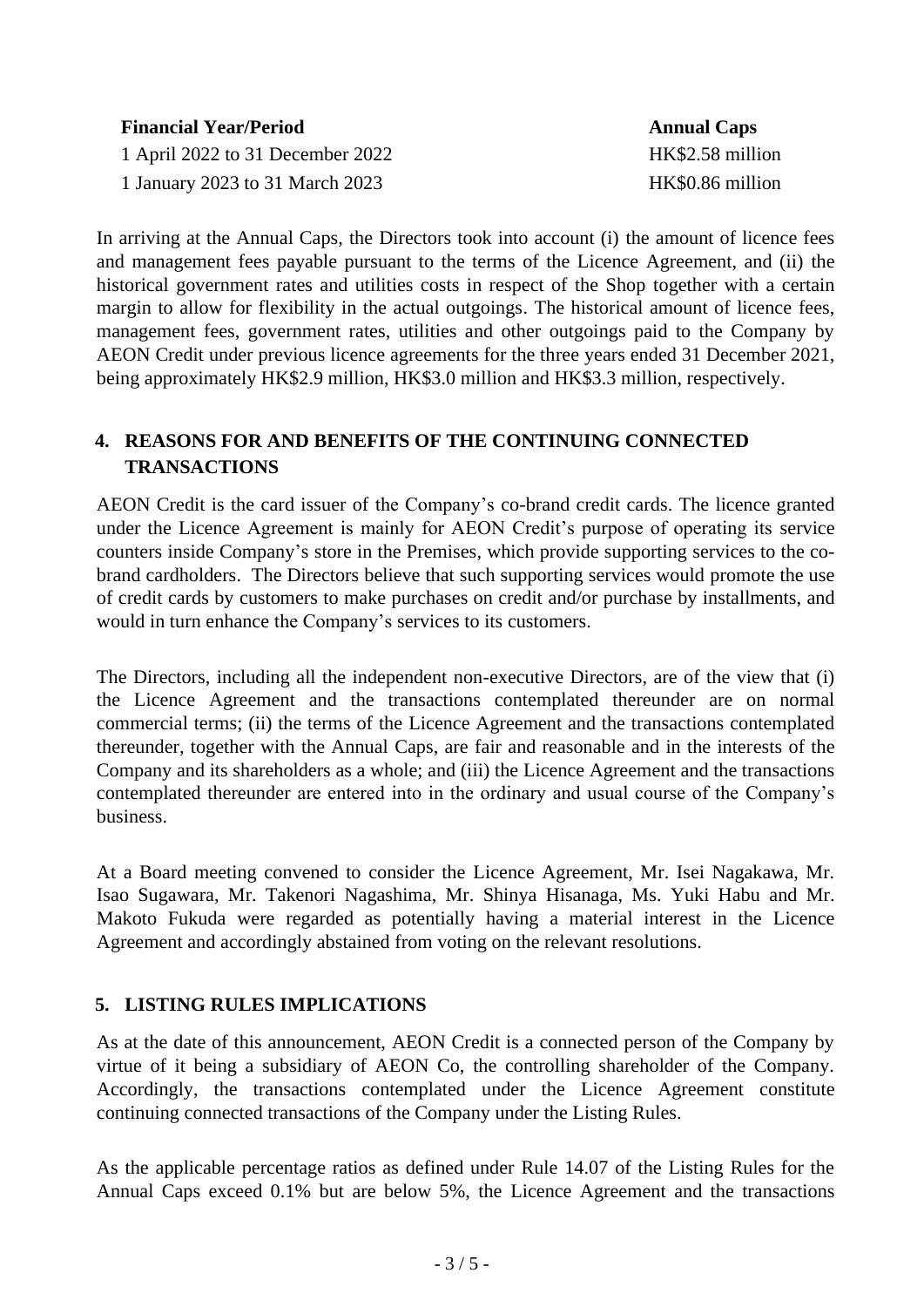contemplated thereunder are subject to annual review and the applicable disclosure requirements under Chapter 14A of the Listing Rules but are exempt from the shareholders' approval requirements under Chapter 14A of the Listing Rules.

### **6. INFORMATION ABOUT THE PARTIES**

The Group is principally engaged in the operation of general merchandise stores in Hong Kong and the PRC.

AEON Credit is principally engaged in the provision of consumer finance services, which include the issuance of credit cards and the provision of personal loan financing, insurance agency and brokerage business, and microfinance business.

#### **7. DEFINITIONS**

In this announcement, the following expressions have the following meanings unless the context requires otherwise.

| "AEON Co"                                  | AEON Co., Ltd., a company incorporated in Japan with limited<br>liability, the issued shares of which are listed on the Tokyo<br><b>Stock Exchange</b>             |
|--------------------------------------------|--------------------------------------------------------------------------------------------------------------------------------------------------------------------|
| "AEON Credit"                              | AEON Credit Service (Asia) Company Limited, a company<br>incorporated in Hong Kong with limited liability, the shares of<br>which are listed on the Stock Exchange |
| "Board"                                    | the board of Directors                                                                                                                                             |
| "Company"                                  | AEON Stores (Hong Kong) Co., Limited, a company<br>incorporated in Hong Kong with limited liability, the shares of<br>which are listed on the Stock Exchange       |
| "connected person"                         | has the meaning ascribed thereto under the Listing Rules                                                                                                           |
| "continuing"<br>connected<br>transactions" | has the meaning ascribed thereto under the Listing Rules                                                                                                           |
| "controlling"<br>shareholder"              | has the meaning ascribed thereto under the Listing Rules                                                                                                           |
| "Director(s)"                              | the director(s) of the Company                                                                                                                                     |
| "HK\$"                                     | Hong Kong dollars, the lawful currency of Hong Kong                                                                                                                |
| "Hong Kong"                                | the Hong Kong Special Administrative Region, PRC                                                                                                                   |
| "Licence<br>Agreement"                     | the licence agreement dated 25 March 2022 entered into<br>between the Company and AEON Credit in respect of the<br>licence to use the Shop                         |